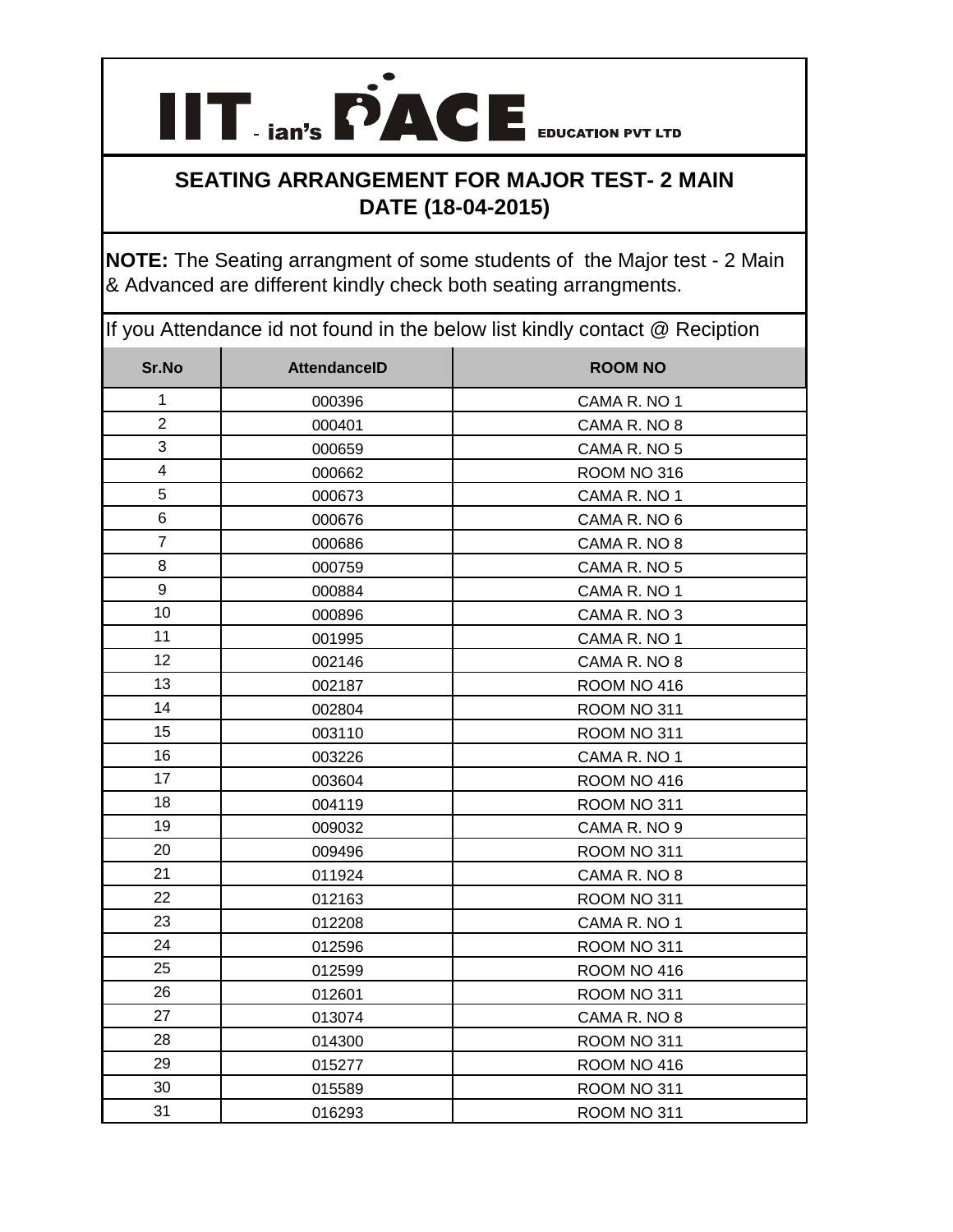| Sr.No | <b>AttendanceID</b> | <b>ROOM NO</b> |
|-------|---------------------|----------------|
| 32    | 016515              | ROOM NO 416    |
| 33    | 016522              | CAMA R. NO 3   |
| 34    | 016530              | CAMA R. NO 5   |
| 35    | 016536              | ROOM NO 416    |
| 36    | 016546              | CAMA R. NO 6   |
| 37    | 016547              | CAMA R. NO 9   |
| 38    | 016563              | ROOM NO 216    |
| 39    | 016564              | CAMA R. NO 6   |
| 40    | 016571              | ROOM NO 416    |
| 41    | 016600              | CAMA R. NO 6   |
| 42    | 016610              | ROOM NO 416    |
| 43    | 016624              | CAMA R. NO 3   |
| 44    | 016627              | CAMA R. NO 2   |
| 45    | 016640              | CAMA R. NO 1   |
| 46    | 016643              | CAMA R. NO 1   |
| 47    | 016660              | ROOM NO 416    |
| 48    | 016667              | ROOM NO 216    |
| 49    | 016670              | CAMA R. NO 1   |
| 50    | 016674              | ROOM NO 416    |
| 51    | 016678              | ROOM NO 311    |
| 52    | 016691              | CAMA R. NO 3   |
| 53    | 016699              | CAMA R. NO 2   |
| 54    | 016712              | ROOM NO 311    |
| 55    | 016718              | ROOM NO 311    |
| 56    | 016724              | ROOM NO 311    |
| 57    | 016725              | ROOM NO 416    |
| 58    | 016728              | CAMA R. NO 8   |
| 59    | 016742              | CAMA R. NO 1   |
| 60    | 016745              | CAMA R. NO 5   |
| 61    | 016757              | CAMA R. NO 1   |
| 62    | 016758              | CAMA R. NO 6   |
| 63    | 016766              | ROOM NO 311    |
| 64    | 016780              | CAMA R. NO 3   |
| 65    | 016801              | CAMA R. NO 1   |
| 66    | 016821              | CAMA R. NO 1   |
| 67    | 016824              | ROOM NO 311    |
| 68    | 016826              | ROOM NO 416    |
| 69    | 016829              | CAMA R. NO 1   |
| 70    | 016835              | CAMA R. NO 6   |
| 71    | 016846              | CAMA R. NO 7   |
| 72    | 016849              | CAMA R. NO 5   |
| 73    | 016850              | CAMA R. NO 2   |
| 74    | 016874              | ROOM NO 311    |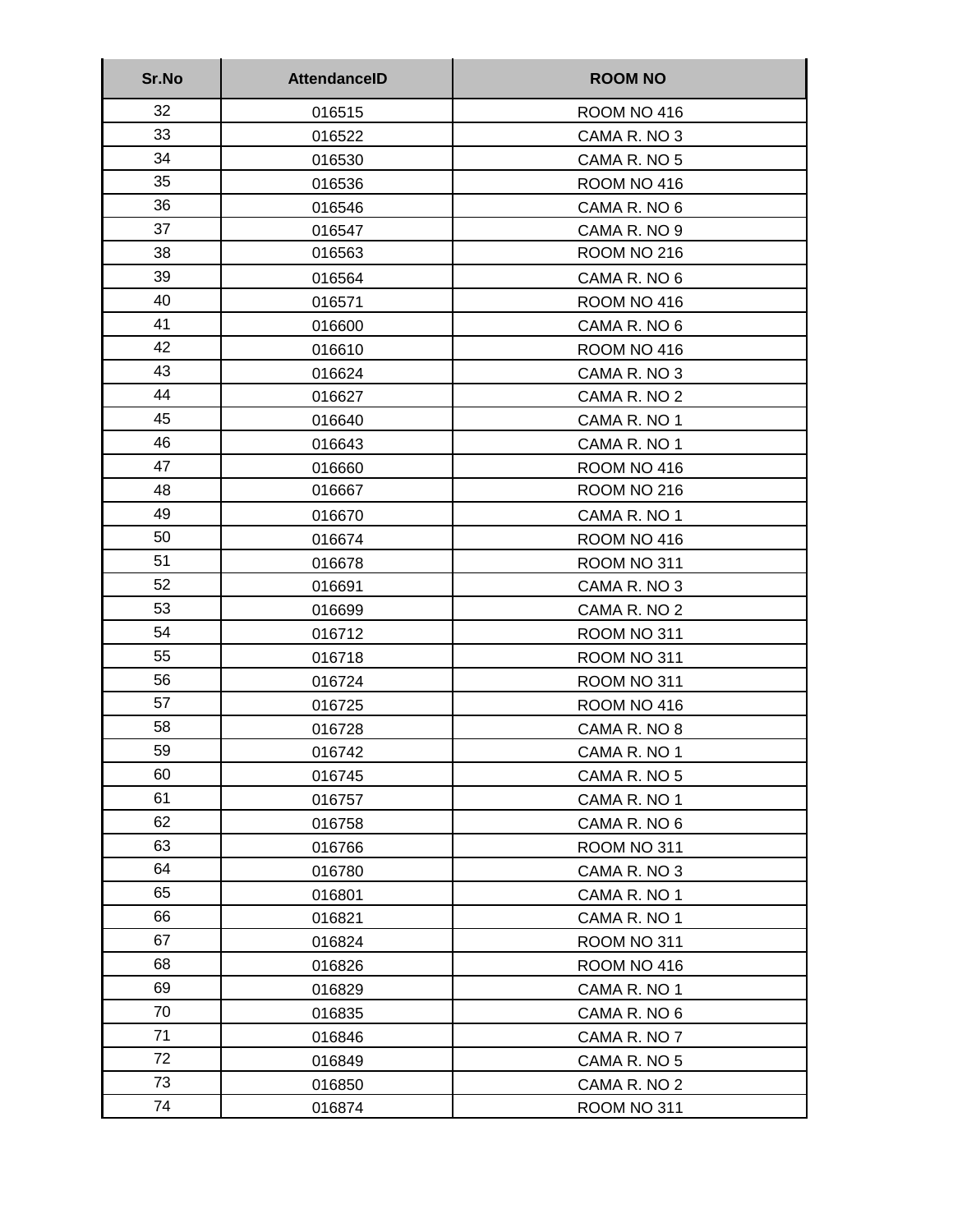| Sr.No | <b>AttendanceID</b> | <b>ROOM NO</b> |
|-------|---------------------|----------------|
| 75    | 016875              | ROOM NO 416    |
| 76    | 016889              | CAMA R. NO 9   |
| 77    | 016897              | ROOM NO 416    |
| 78    | 016900              | CAMA R. NO 8   |
| 79    | 016907              | ROOM NO 416    |
| 80    | 016908              | ROOM NO 416    |
| 81    | 016911              | ROOM NO 416    |
| 82    | 016966              | ROOM NO 416    |
| 83    | 016987              | CAMA R. NO 2   |
| 84    | 017273              | ROOM NO 416    |
| 85    | 017353              | CAMA R. NO 3   |
| 86    | 017357              | CAMA R. NO 7   |
| 87    | 017358              | ROOM NO 316    |
| 88    | 017361              | CAMA R. NO 3   |
| 89    | 017362              | ROOM NO 311    |
| 90    | 017363              | CAMA R. NO 3   |
| 91    | 017398              | CAMA R. NO 3   |
| 92    | 017399              | CAMA R. NO 5   |
| 93    | 017459              | ROOM NO 416    |
| 94    | 017463              | CAMA R. NO 3   |
| 95    | 017499              | CAMA R. NO 3   |
| 96    | 017522              | CAMA R. NO 2   |
| 97    | 017529              | ROOM NO 416    |
| 98    | 017602              | CAMA R. NO 1   |
| 99    | 017616              | CAMA R. NO 1   |
| 100   | 017664              | ROOM NO 416    |
| 101   | 017686              | CAMA R. NO 2   |
| 102   | 017706              | CAMA R. NO 5   |
| 103   | 017711              | CAMA R. NO 3   |
| 104   | 017738              | CAMA R. NO 5   |
| 105   | 017741              | CAMA R. NO 3   |
| 106   | 017767              | ROOM NO 416    |
| 107   | 017807              | ROOM NO 416    |
| 108   | 017862              | CAMA R. NO 8   |
| 109   | 017904              | ROOM NO 416    |
| 110   | 017942              | CAMA R. NO 1   |
| 111   | 017947              | CAMA R. NO 9   |
| 112   | 017948              | CAMA R. NO 5   |
| 113   | 017960              | CAMA R. NO 2   |
| 114   | 017990              | ROOM NO 211    |
| 115   | 017995              | CAMA R. NO 2   |
| 116   | 018004              | CAMA R. NO 2   |
| 117   | 018015              | CAMA R. NO 6   |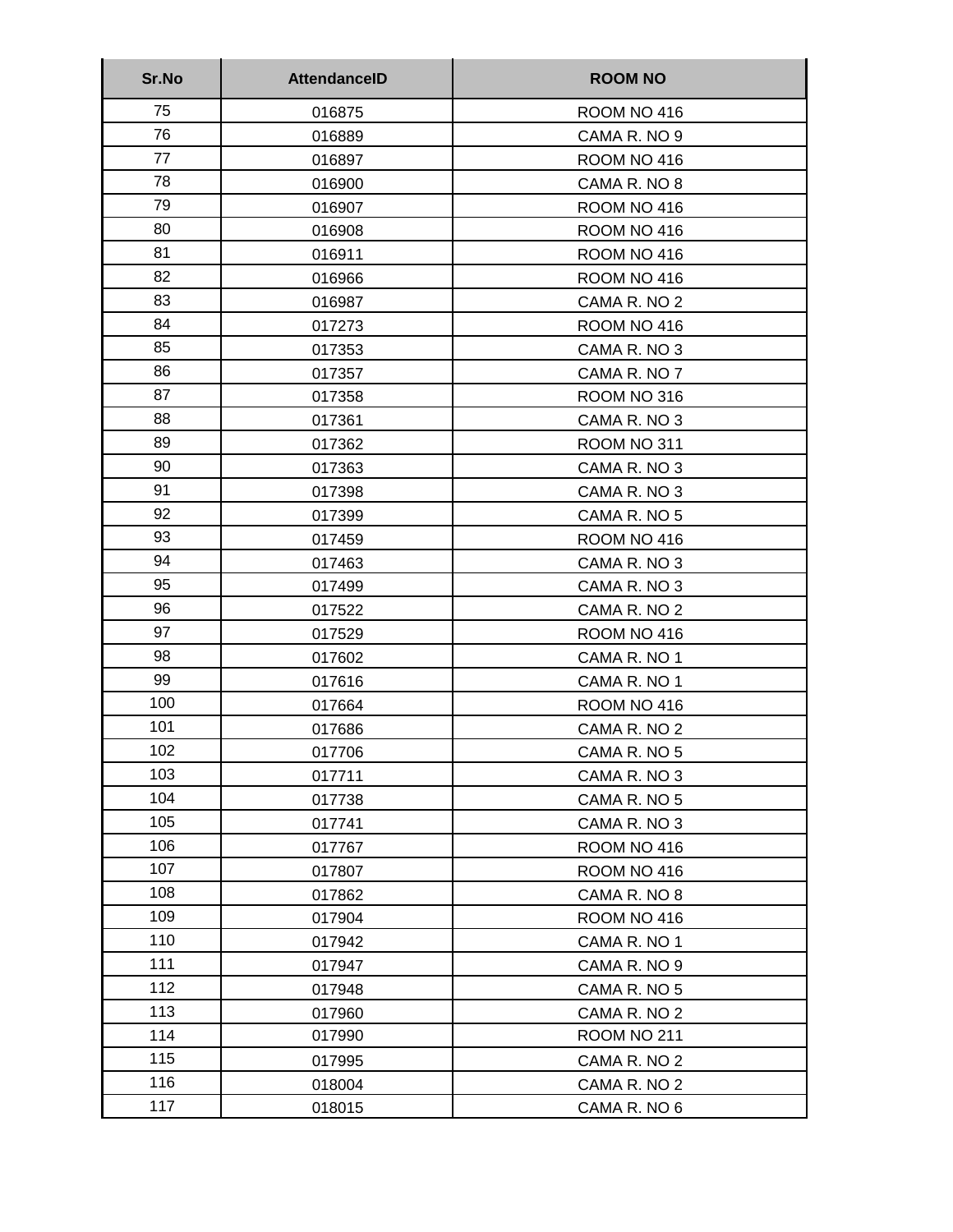| Sr.No | <b>AttendanceID</b> | <b>ROOM NO</b> |
|-------|---------------------|----------------|
| 118   | 018017              | ROOM NO 311    |
| 119   | 018025              | ROOM NO 416    |
| 120   | 018032              | CAMA R. NO 2   |
| 121   | 018034              | ROOM NO 416    |
| 122   | 018043              | CAMA R. NO 9   |
| 123   | 018044              | CAMA R. NO 2   |
| 124   | 018045              | ROOM NO 211    |
| 125   | 018056              | CAMA R. NO 2   |
| 126   | 018060              | CAMA R. NO 2   |
| 127   | 018061              | CAMA R. NO 2   |
| 128   | 018073              | CAMA R. NO 5   |
| 129   | 018077              | ROOM NO 311    |
| 130   | 018080              | CAMA R. NO 1   |
| 131   | 018107              | CAMA R. NO 3   |
| 132   | 018116              | ROOM NO 416    |
| 133   | 018118              | ROOM NO 416    |
| 134   | 018130              | ROOM NO 211    |
| 135   | 018132              | CAMA R. NO 5   |
| 136   | 018136              | CAMA R. NO 2   |
| 137   | 018148              | ROOM NO 416    |
| 138   | 018153              | ROOM NO 216    |
| 139   | 018156              | CAMA R. NO 9   |
| 140   | 018161              | CAMA R. NO 2   |
| 141   | 018176              | ROOM NO 211    |
| 142   | 018178              | CAMA R. NO 1   |
| 143   | 018189              | CAMA R. NO 9   |
| 144   | 018193              | CAMA R. NO 1   |
| 145   | 018195              | CAMA R. NO 6   |
| 146   | 018200              | CAMA R. NO 2   |
| 147   | 018208              | CAMA R. NO 2   |
| 148   | 018210              | CAMA R. NO 2   |
| 149   | 018213              | CAMA R. NO 9   |
| 150   | 018222              | CAMA R. NO 1   |
| 151   | 018233              | CAMA R. NO 7   |
| 152   | 018249              | CAMA R. NO 6   |
| 153   | 018255              | CAMA R. NO 2   |
| 154   | 018263              | CAMA R. NO 7   |
| 155   | 018272              | CAMA R. NO 6   |
| 156   | 018275              | CAMA R. NO 5   |
| 157   | 018288              | CAMA R. NO 5   |
| 158   | 018305              | CAMA R. NO 1   |
| 159   | 018310              | CAMA R. NO 1   |
| 160   | 018315              | CAMA R. NO 7   |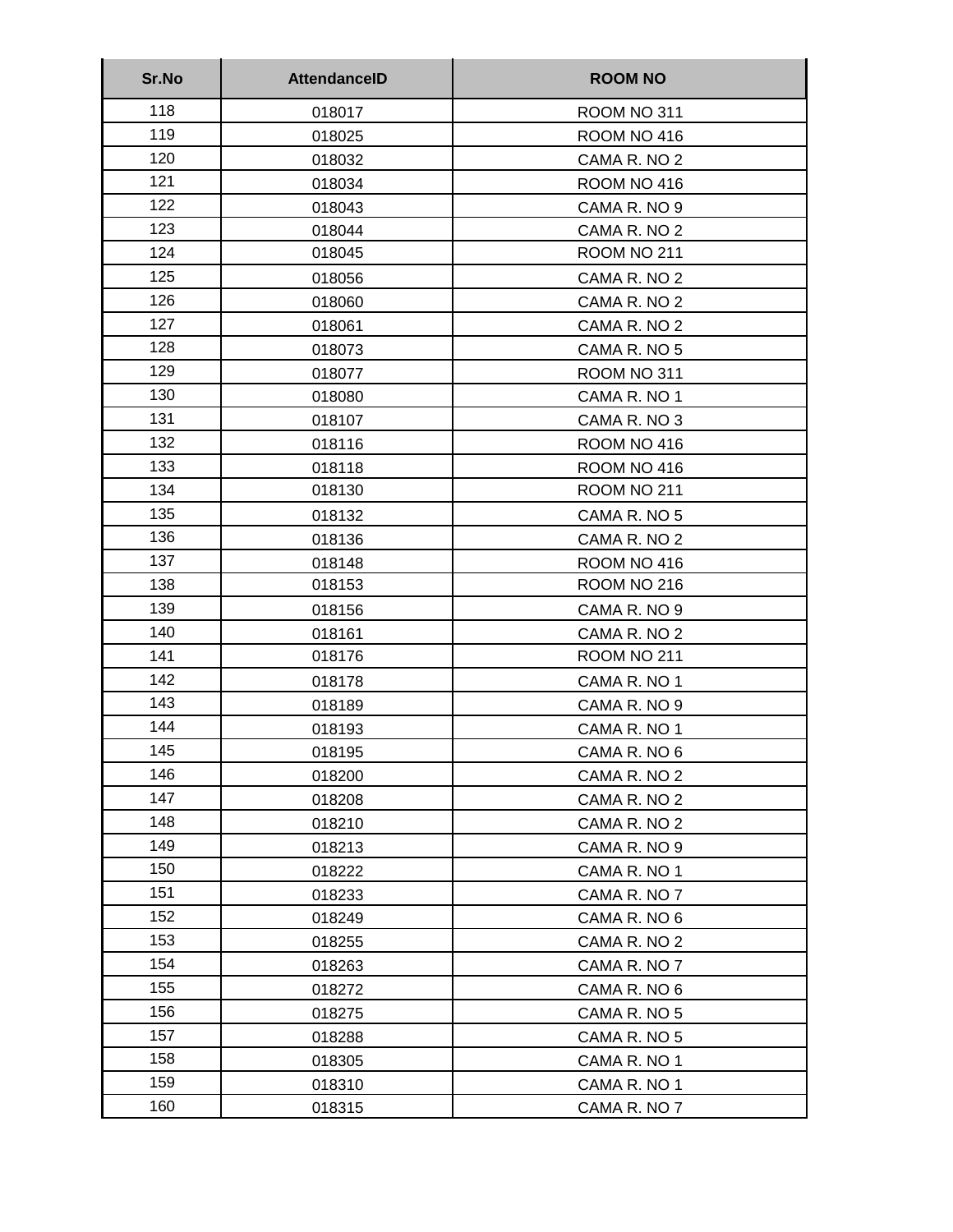| Sr.No | <b>AttendanceID</b> | <b>ROOM NO</b> |
|-------|---------------------|----------------|
| 161   | 018318              | ROOM NO 416    |
| 162   | 018319              | CAMA R. NO 3   |
| 163   | 018321              | ROOM NO 416    |
| 164   | 018328              | CAMA R. NO 1   |
| 165   | 018336              | CAMA R. NO 5   |
| 166   | 018341              | CAMA R. NO 1   |
| 167   | 018346              | ROOM NO 416    |
| 168   | 018351              | CAMA R. NO 6   |
| 169   | 018355              | CAMA R. NO 6   |
| 170   | 018358              | ROOM NO 311    |
| 171   | 018362              | ROOM NO 416    |
| 172   | 018363              | ROOM NO 311    |
| 173   | 018365              | CAMA R. NO 3   |
| 174   | 018371              | CAMA R. NO 2   |
| 175   | 018372              | CAMA R. NO 3   |
| 176   | 018374              | CAMA R. NO 3   |
| 177   | 018377              | CAMA R. NO 2   |
| 178   | 018394              | ROOM NO 216    |
| 179   | 018397              | ROOM NO 211    |
| 180   | 018412              | CAMA R. NO 3   |
| 181   | 018425              | ROOM NO 311    |
| 182   | 018432              | CAMA R. NO 7   |
| 183   | 018435              | ROOM NO 316    |
| 184   | 018437              | ROOM NO 211    |
| 185   | 018441              | CAMA R. NO 6   |
| 186   | 018442              | CAMA R. NO 6   |
| 187   | 018443              | CAMA R. NO 1   |
| 188   | 018449              | ROOM NO 316    |
| 189   | 018453              | CAMA R. NO 7   |
| 190   | 018456              | ROOM NO 416    |
| 191   | 018483              | ROOM NO 311    |
| 192   | 018496              | CAMA R. NO 6   |
| 193   | 018512              | ROOM NO 416    |
| 194   | 018515              | CAMA R. NO 1   |
| 195   | 018518              | CAMA R. NO 7   |
| 196   | 018520              | CAMA R. NO 5   |
| 197   | 018532              | ROOM NO 316    |
| 198   | 018533              | CAMA R. NO 8   |
| 199   | 018543              | ROOM NO 416    |
| 200   | 018547              | CAMA R. NO 9   |
| 201   | 018555              | CAMA R. NO 3   |
| 202   | 018560              | CAMA R. NO 3   |
| 203   | 018561              | CAMA R. NO 8   |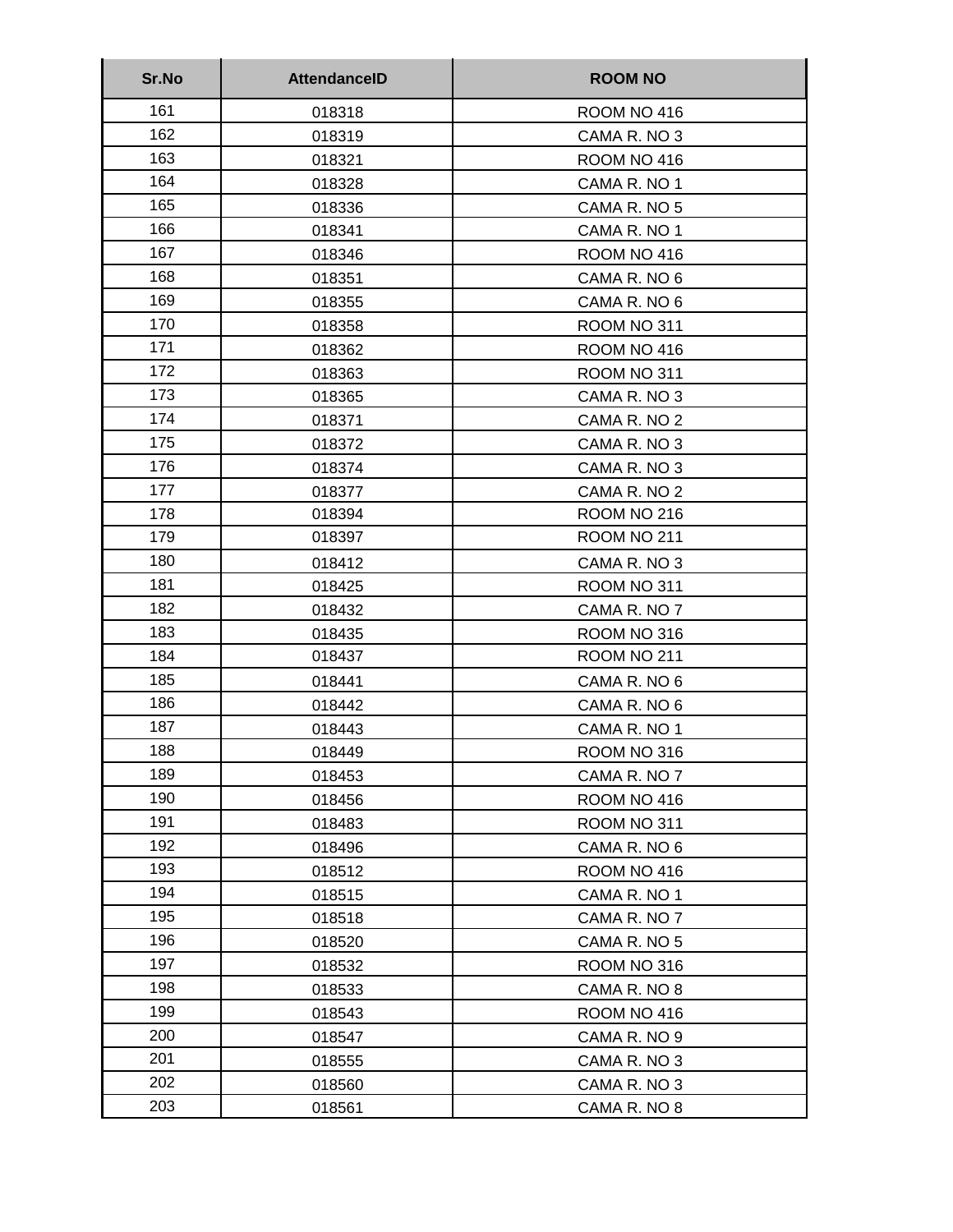| Sr.No | <b>AttendanceID</b> | <b>ROOM NO</b> |
|-------|---------------------|----------------|
| 204   | 018565              | CAMA R. NO 2   |
| 205   | 018570              | CAMA R. NO 2   |
| 206   | 018572              | CAMA R. NO 5   |
| 207   | 018582              | ROOM NO 216    |
| 208   | 018585              | CAMA R. NO 3   |
| 209   | 018586              | CAMA R. NO 7   |
| 210   | 018599              | CAMA R. NO 5   |
| 211   | 018600              | CAMA R. NO 6   |
| 212   | 018601              | CAMA R. NO 8   |
| 213   | 018610              | CAMA R. NO 6   |
| 214   | 018611              | CAMA R. NO 7   |
| 215   | 018613              | CAMA R. NO 7   |
| 216   | 018631              | ROOM NO 216    |
| 217   | 018638              | CAMA R. NO 1   |
| 218   | 018644              | CAMA R. NO 1   |
| 219   | 018648              | ROOM NO 416    |
| 220   | 018659              | ROOM NO 216    |
| 221   | 018660              | ROOM NO 211    |
| 222   | 018661              | ROOM NO 211    |
| 223   | 018665              | ROOM NO 416    |
| 224   | 018667              | CAMA R. NO 9   |
| 225   | 018682              | CAMA R. NO 8   |
| 226   | 018686              | CAMA R. NO 6   |
| 227   | 018690              | CAMA R. NO 6   |
| 228   | 018694              | CAMA R. NO 1   |
| 229   | 018702              | ROOM NO 311    |
| 230   | 018706              | ROOM NO 216    |
| 231   | 018711              | CAMA R. NO 3   |
| 232   | 018716              | CAMA R. NO 6   |
| 233   | 018722              | CAMA R. NO 1   |
| 234   | 018725              | ROOM NO 416    |
| 235   | 018726              | CAMA R. NO 5   |
| 236   | 018728              | CAMA R. NO 2   |
| 237   | 018729              | CAMA R. NO 2   |
| 238   | 018731              | CAMA R. NO 8   |
| 239   | 018732              | CAMA R. NO 2   |
| 240   | 018734              | CAMA R. NO 3   |
| 241   | 018735              | CAMA R. NO 1   |
| 242   | 018736              | CAMA R. NO 5   |
| 243   | 018739              | CAMA R. NO 7   |
| 244   | 018747              | ROOM NO 416    |
| 245   | 018753              | CAMA R. NO 5   |
| 246   | 018756              | CAMA R. NO 6   |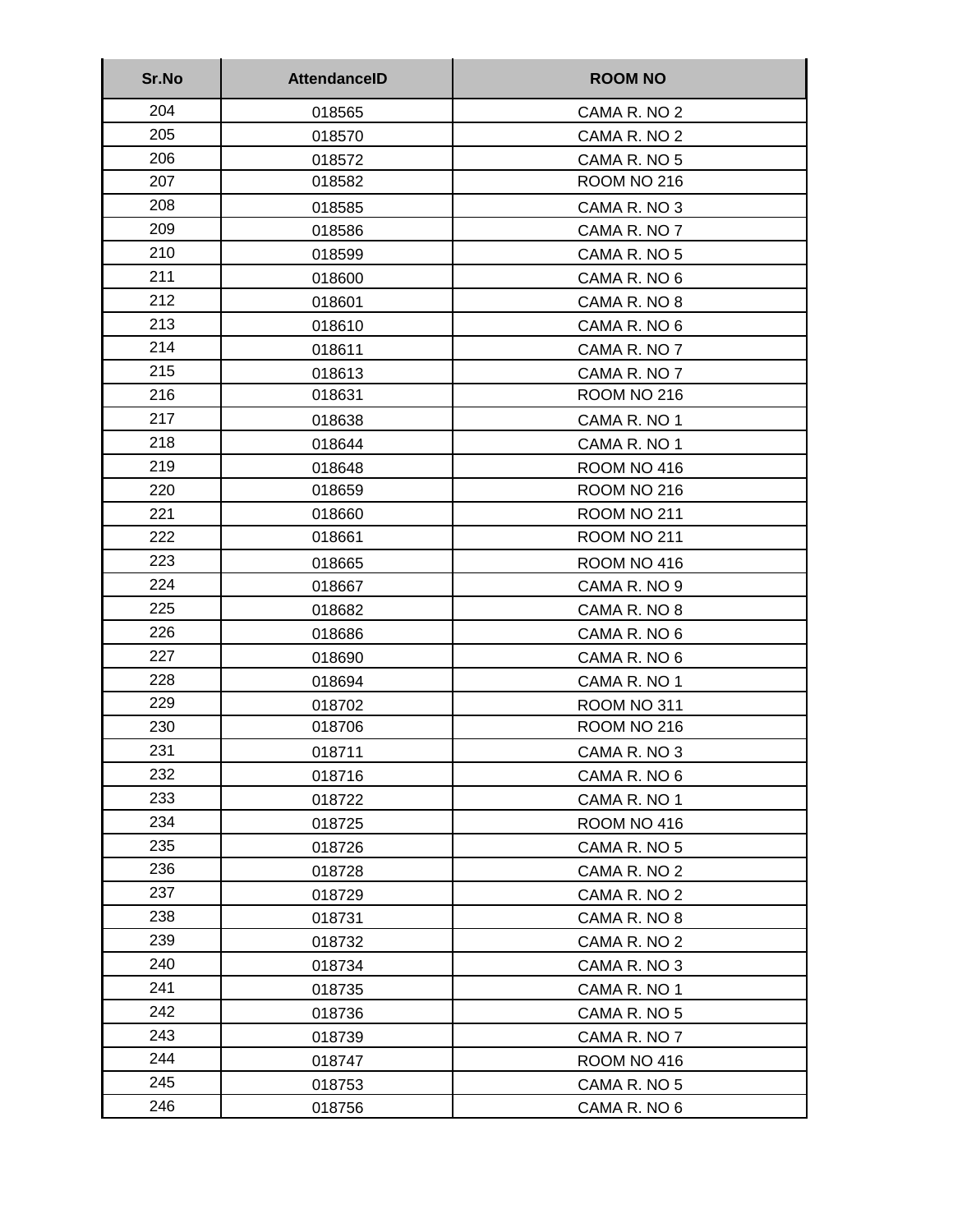| Sr.No      | <b>AttendanceID</b> | <b>ROOM NO</b>               |
|------------|---------------------|------------------------------|
| 247        | 018757              | CAMA R. NO 2                 |
| 248        | 018773              | CAMA R. NO 6                 |
| 249        | 018776              | CAMA R. NO 1                 |
| 250        | 018780              | ROOM NO 416                  |
| 251        | 018781              | CAMA R. NO 9                 |
| 252        | 018785              | CAMA R. NO 5                 |
|            |                     |                              |
| 253        | 018804              | CAMA R. NO 8                 |
| 254        | 018811              | CAMA R. NO 5                 |
| 255        | 018834              | CAMA R. NO 8                 |
| 256        | 018835              | CAMA R. NO 7                 |
| 257        | 018836              | CAMA R. NO 5                 |
| 258        | 018889              | CAMA R. NO 6                 |
| 259        | 018913              | CAMA R. NO 8                 |
| 260        | 018919              | ROOM NO 416                  |
| 261        | 018927              | CAMA R. NO 9                 |
| 262        |                     | CAMA R. NO 8                 |
| 263        | 018931              |                              |
|            | 018935              | CAMA R. NO 1                 |
| 264        | 018938              | <b>ROOM NO 216</b>           |
| 265        | 018994              | CAMA R. NO 7                 |
| 266        | 018997              | CAMA R. NO 3                 |
| 267        | 019001              | CAMA R. NO 5                 |
| 268        | 019007              | ROOM NO 211                  |
| 269        | 019009              | CAMA R. NO 3                 |
| 270        | 019025              | ROOM NO 416                  |
| 271<br>272 | 019027<br>019028    | CAMA R. NO 1<br>ROOM NO 311  |
| 273        | 019031              | CAMA R. NO 8                 |
| 274        | 019048              | CAMA R. NO 7                 |
| 275        | 019050              | ROOM NO 211                  |
| 276        | 019051              | CAMA R. NO 6                 |
| 277        | 019085              | CAMA R. NO 5                 |
| 278        | 019102              | CAMA R. NO 9                 |
| 279        | 019105              | CAMA R. NO 7                 |
| 280        | 019118              | CAMA R. NO 7<br>CAMA R. NO 1 |
| 281<br>282 | 019119<br>019127    | CAMA R. NO 3                 |
| 283        | 019139              | CAMA R. NO 5                 |
| 284        | 019164              | CAMA R. NO 7                 |
| 285        | 019172              | CAMA R. NO 2                 |
| 286        | 019176              | CAMA R. NO 5                 |
| 287        | 019182              | CAMA R. NO 9                 |
| 288        | 019203              | CAMA R. NO 7                 |
| 289        | 019204              | CAMA R. NO 9                 |
| 290<br>291 | 019228<br>019261    | ROOM NO 211<br>CAMA R. NO 7  |
| 292        | 019314              | CAMA R. NO 3                 |
| 293        | 019318              | CAMA R. NO 6                 |
| 294        | 019319              | CAMA R. NO 9                 |
| 295        | 019320              | CAMA R. NO 7                 |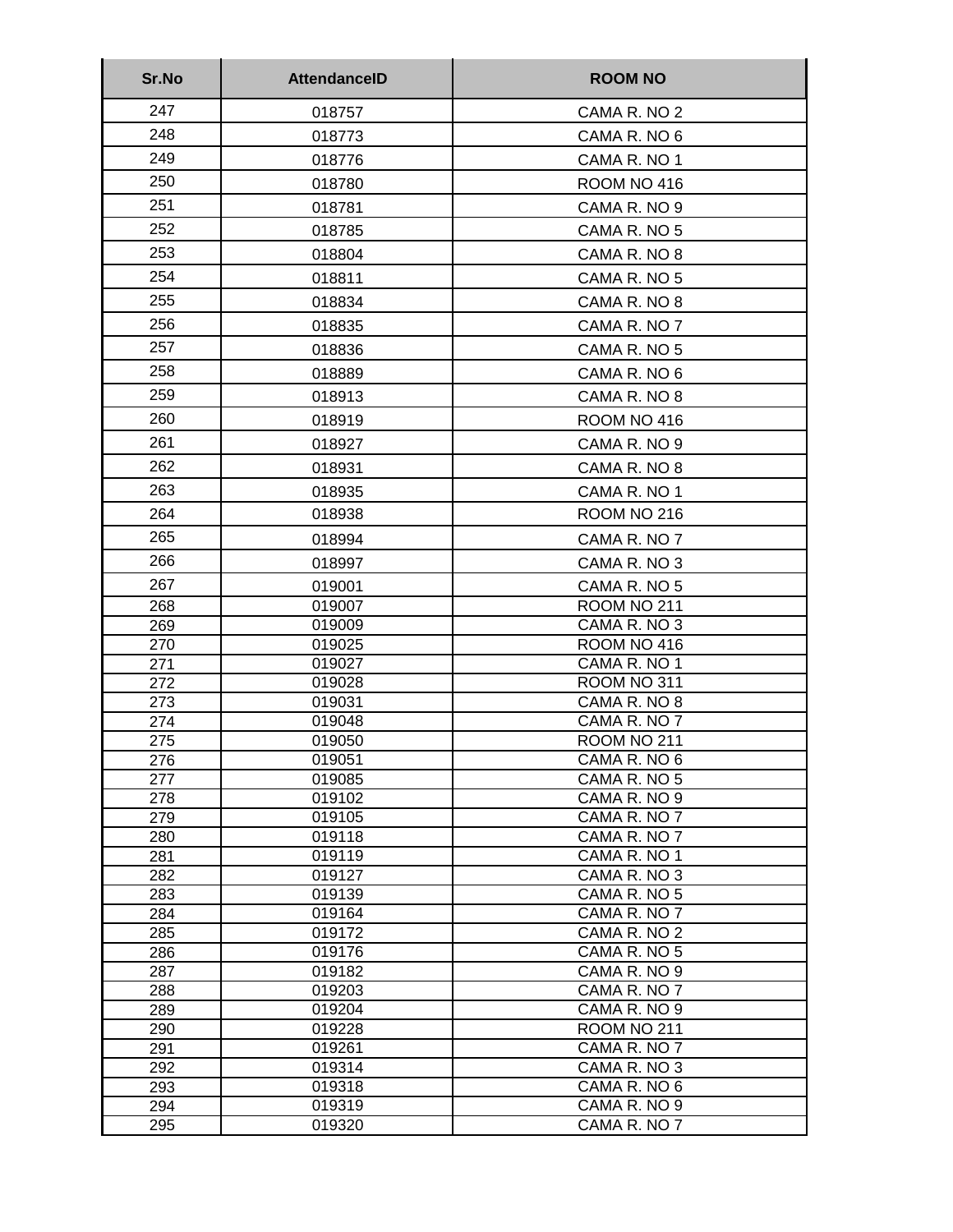| Sr.No      | <b>AttendanceID</b> | <b>ROOM NO</b>               |
|------------|---------------------|------------------------------|
| 296        | 019322              | CAMA R. NO 1                 |
| 297        | 019325              | ROOM NO 416                  |
| 298        | 019330              | ROOM NO 311                  |
| 299        | 019366              | CAMA R. NO 2                 |
| 300        | 019399              | CAMA R. NO 8                 |
| 301        | 019438              | ROOM NO 216                  |
| 302        | 019494              | ROOM NO 416                  |
| 303        | 019544              | <b>ROOM NO 216</b>           |
| 304        | 019556              | CAMA R. NO 6                 |
| 305        | 019579              | CAMA R. NO 8                 |
| 306        | 019591              | CAMA R. NO 6                 |
| 307        | 019643              | CAMA R. NO 3                 |
| 308        | 019662              | ROOM NO 216                  |
| 309        | 019674              | CAMA R. NO 1                 |
| 310        | 019679              | ROOM NO 216                  |
| 311        | 019736              | CAMA R. NO 9                 |
| 312        | 019746              | CAMA R. NO 2                 |
| 313        | 019760              | CAMA R. NO 3                 |
| 314        | 019776              | CAMA R. NO 3                 |
| 315        | 019792              | CAMA R. NO 2                 |
| 316        | 019801              | CAMA R. NO 1                 |
| 317        | 019808              | CAMA R. NO 8                 |
| 318        | 019809              | CAMA R. NO 2                 |
| 319        | 019813              | ROOM NO 311                  |
| 320        | 019835              | CAMA R. NO 1                 |
| 321        | 019919              | CAMA R. NO 5                 |
| 322        | 019924              | ROOM NO 211                  |
| 323        | 019933              | ROOM NO 416                  |
| 324        | 019941              | CAMA R. NO 1                 |
| 325        | 019943              | CAMA R. NO 8                 |
| 326        | 019975              | CAMA R. NO 6                 |
| 327        | 019990              | CAMA R. NO 7                 |
| 328        | 020047              | CAMA R. NO 7                 |
| 329        | 020063<br>020064    | CAMA R. NO 8                 |
| 330        |                     | CAMA R. NO 2                 |
| 331        | 020067              | ROOM NO 216                  |
| 332        | 020083<br>020092    | CAMA R. NO 9<br>CAMA R. NO 7 |
| 333<br>334 | 020098              | CAMA R. NO 7                 |
| 335        | 020107              | CAMA R. NO 1                 |
| 336        | 020112              | ROOM NO 211                  |
| 337        | 020115              | CAMA R. NO 3                 |
| 338        | 020132              | CAMA R. NO 2                 |
| 339        | 020133              | CAMA R. NO 5                 |
| 340        | 020135              | CAMA R. NO 3                 |
| 341        | 020140              | <b>ROOM NO 211</b>           |
| 342        | 020141              | ROOM NO 316                  |
| 343        | 020142              | CAMA R. NO 9                 |
| 344        | 020151              | CAMA R. NO 9                 |
| 345        | 020204              | CAMA R. NO 8                 |
| 346        | 020223              | CAMA R. NO 8                 |
| 347        | 020225              | CAMA R. NO 7                 |
| 348        | 020231              | ROOM NO 416                  |
| 349        | 020251              | ROOM NO 316                  |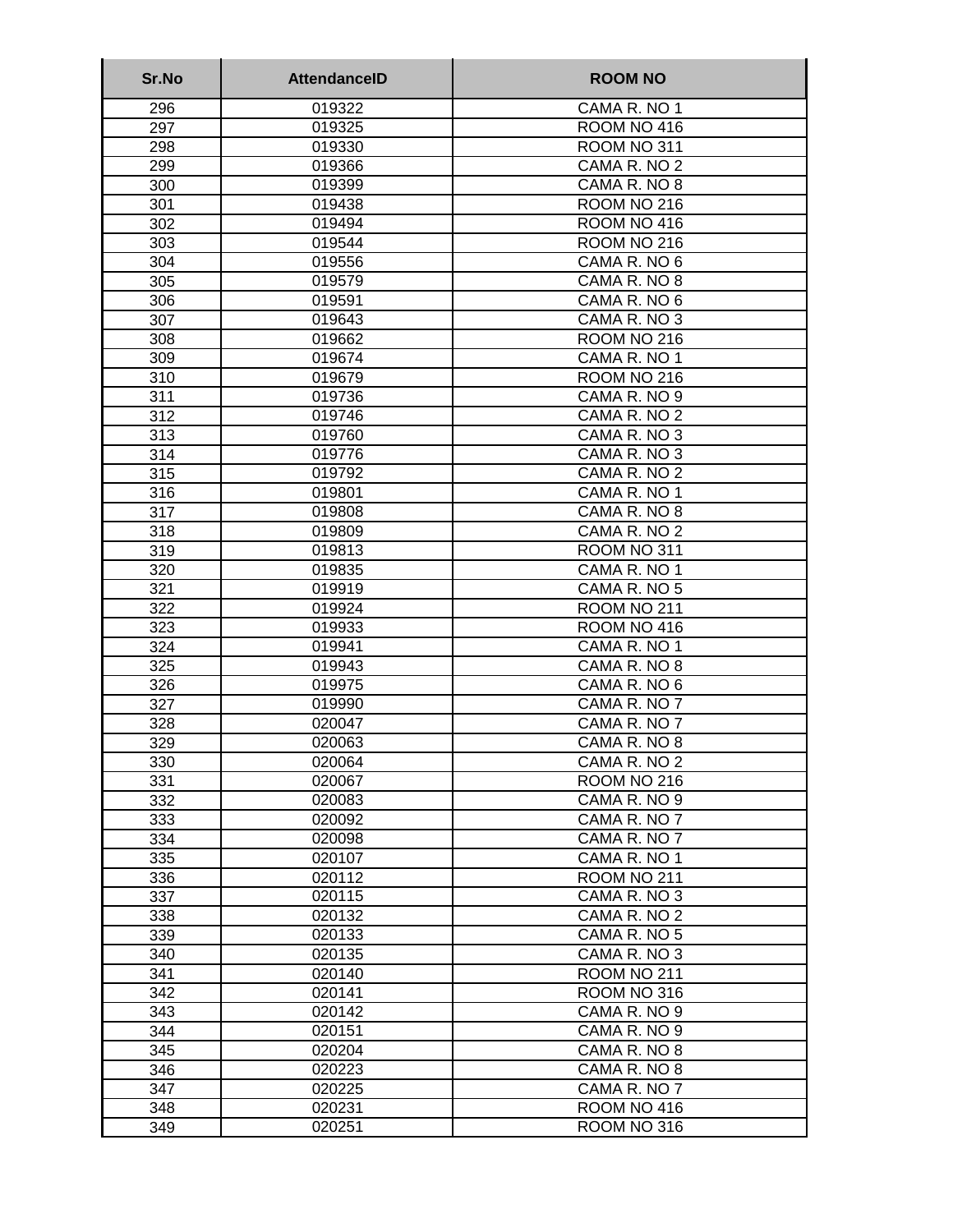| Sr.No      | <b>AttendanceID</b> | <b>ROOM NO</b>              |
|------------|---------------------|-----------------------------|
| 350        | 020252              | CAMA R. NO 2                |
| 351        | 020273              | CAMA R. NO 5                |
| 352        | 020278              | CAMA R. NO 7                |
| 353        | 020279              | CAMA R. NO 5                |
| 354        | 020282              | <b>ROOM NO 211</b>          |
| 355        | 020302              | CAMA R. NO 2                |
| 356        | 020341              | CAMA R. NO 1                |
| 357        | 020359              | CAMA R. NO 7                |
| 358        | 020367              | CAMA R. NO 7                |
| 359        | 020385              | ROOM NO 211                 |
| 360        | 020407              | CAMA R. NO 6                |
| 361        | 020410              | CAMA R. NO 7                |
| 362        | 020419              | ROOM NO 316                 |
| 363        | 020452              | CAMA R. NO 2                |
| 364        | 020459              | ROOM NO 316                 |
| 365        | 020460              | ROOM NO 316                 |
| 366        | 020527              | ROOM NO 216                 |
| 367        | 020529              | CAMA R. NO 9                |
| 368        | 020568              | CAMA R. NO 7                |
| 369        | 020611              | CAMA R. NO 1                |
| 370        | 020623              | CAMA R. NO 5                |
| 371        | 020653              | CAMA R. NO 2                |
| 372        | 020693              | CAMA R. NO 2                |
| 373        | 020782              | CAMA R. NO 5                |
| 374        | 020843              | ROOM NO 216                 |
| 375        | 020867              | CAMA R. NO 8                |
| 376        | 020870              | ROOM NO 316                 |
| 377        | 020883              | CAMA R. NO 6                |
| 378        | 020885              | <b>ROOM NO 216</b>          |
| 379        | 020889              | CAMA R. NO 5                |
| 380        | 020893              | CAMA R. NO 9                |
| 381        | 020913              | ROOM NO 216                 |
| 382        | 020916              | ROOM NO 216<br>CAMA R. NO 6 |
| 383        | 020922              |                             |
| 384        | 020927<br>020930    | ROOM NO 216<br>ROOM NO 416  |
| 385<br>386 | 020937              | CAMA R. NO 3                |
| 387        | 020940              | CAMA R. NO 5                |
| 388        | 020944              | <b>ROOM NO 211</b>          |
| 389        | 020949              | ROOM NO 211                 |
| 390        | 020961              | ROOM NO 316                 |
| 391        | 020962              | CAMA R. NO 5                |
| 392        | 020981              | CAMA R. NO 3                |
| 393        | 020988              | CAMA R. NO 9                |
| 394        | 021001              | CAMA R. NO 1                |
| 395        | 021004              | CAMA R. NO 7                |
| 396        | 021007              | ROOM NO 316                 |
| 397        | 021010              | CAMA R. NO 9                |
| 398        | 021013              | CAMA R. NO 1                |
| 399        | 021019              | CAMA R. NO 2                |
| 400        | 021026              | ROOM NO 216                 |
| 401        | 021032              | CAMA R. NO 3                |
| 402        | 021034              | ROOM NO 316                 |
| 403        | 021050              | CAMA R. NO 6                |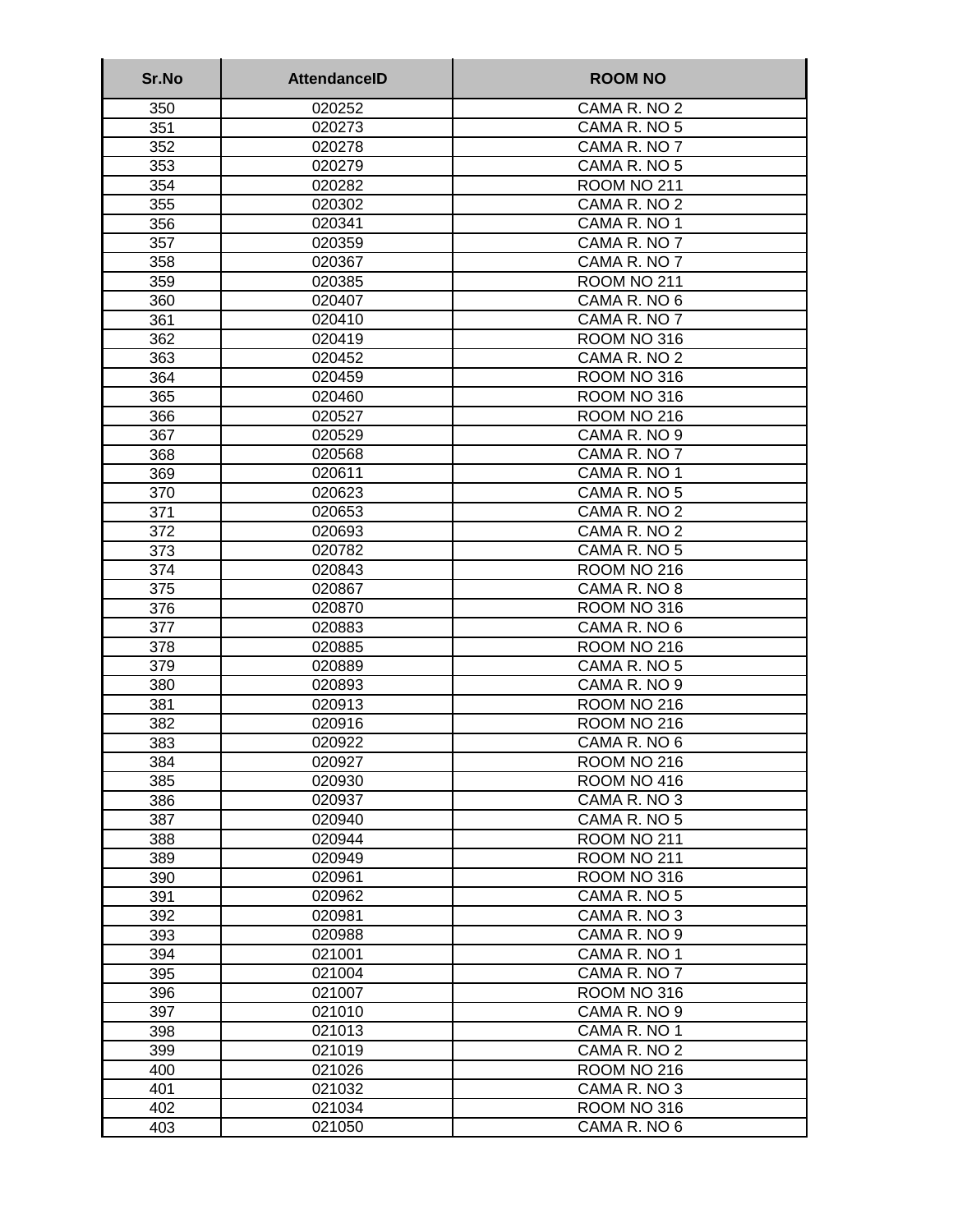| Sr.No      | <b>AttendancelD</b> | <b>ROOM NO</b>                     |
|------------|---------------------|------------------------------------|
| 404        | 021054              | ROOM NO 416                        |
| 405        | 021055              | ROOM NO 216                        |
| 406        | 021059              | CAMA R. NO 5                       |
| 407        | 021061              | CAMA R. NO 9                       |
| 408        | 021064              | ROOM NO 211                        |
| 409        | 021065              | ROOM NO 316                        |
| 410        | 021066              | CAMA R. NO 7                       |
| 411        | 021087              | CAMA R. NO 8                       |
| 412        | 021108              | ROOM NO 316                        |
| 413        | 021125              | ROOM NO 211                        |
| 414        | 021136              | CAMA R. NO 3                       |
| 415        | 021146              | ROOM NO 211                        |
| 416        | 021155              | ROOM NO 216                        |
| 417        | 021168              | CAMA R. NO 3                       |
| 418        | 021177              | CAMA R. NO 5                       |
| 419        | 021183              | ROOM NO 211                        |
| 420        | 021188              | ROOM NO 211                        |
| 421        | 021262              | CAMA R. NO 9                       |
| 422        | 021267              | CAMA R. NO 5                       |
| 423        | 021269              | CAMA R. NO 8                       |
| 424        | 021271              | CAMA R. NO 8                       |
| 425        | 021277              | CAMA R. NO 9                       |
| 426        | 021278              | CAMA R. NO 9                       |
| 427        | 021287              | CAMA R. NO 1                       |
| 428        | 021298              | CAMA R. NO 6                       |
| 429        | 021306              | ROOM NO 216                        |
| 430        | 021307              | CAMA R. NO 6                       |
| 431        | 021309              | CAMA R. NO 5                       |
| 432<br>433 | 021339<br>021347    | <b>ROOM NO 216</b><br>CAMA R. NO 8 |
|            | 021351              | CAMA R. NO 6                       |
| 434<br>435 | 021361              | ROOM NO 316                        |
| 436        | 021363              | CAMA R. NO 7                       |
| 437        | 021381              | ROOM NO 316                        |
| 438        | 021404              | ROOM NO 211                        |
| 439        | 021426              | CAMA R. NO 1                       |
| 440        | 021472              | ROOM NO 316                        |
| 441        | 021490              | CAMA R. NO 3                       |
| 442        | 021497              | CAMA R. NO 3                       |
| 443        | 021519              | CAMA R. NO 8                       |
| 444        | 021541              | <b>ROOM NO 311</b>                 |
| 445        | 021542              | CAMA R. NO 1                       |
| 446        | 021543              | CAMA R. NO 7                       |
| 447        | 021547              | CAMA R. NO 2                       |
| 448        | 021550              | ROOM NO 216                        |
| 449        | 021551              | CAMA R. NO 2                       |
| 450        | 021555              | CAMA R. NO 6                       |
| 451        | 021559              | ROOM NO 416                        |
| 452        | 021576              | CAMA R. NO 3                       |
| 453        | 021589              | <b>ROOM NO 211</b>                 |
| 454        | 021592              | CAMA R. NO 5                       |
| 455        | 021633              | CAMA R. NO 3                       |
| 456        | 021642              | <b>ROOM NO 211</b>                 |
| 457        | 021656              | <b>ROOM NO 211</b>                 |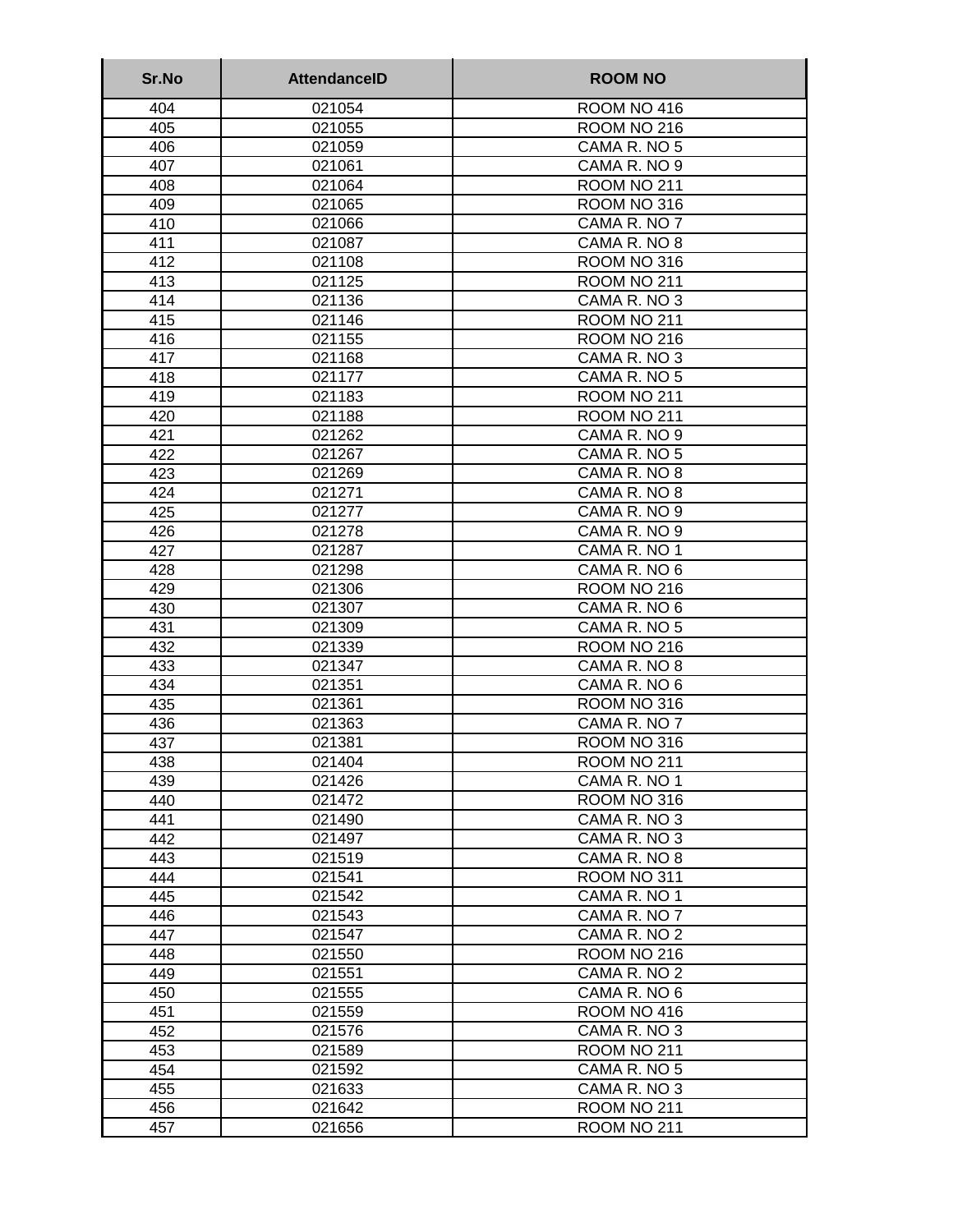| Sr.No      | <b>AttendanceID</b> | <b>ROOM NO</b>               |
|------------|---------------------|------------------------------|
| 458        | 021667              | CAMA R. NO 3                 |
| 459        | 021670              | CAMA R. NO 7                 |
| 460        | 021680              | CAMA R. NO 2                 |
| 461        | 021701              | CAMA R. NO 3                 |
| 462        | 021725              | CAMA R. NO 9                 |
| 463        | 021754              | CAMA R. NO 9                 |
| 464        | 021760              | CAMA R. NO 9                 |
| 465        | 021771              | CAMA R. NO 5                 |
| 466        | 021773              | ROOM NO 316                  |
| 467        | 021777              | CAMA R. NO 8                 |
| 468        | 021832              | CAMA R. NO 5                 |
| 469        | 021864              | ROOM NO 316                  |
| 470        | 021879              | ROOM NO 316                  |
| 471        | 021881              | CAMA R. NO 9                 |
| 472        | 021906              | CAMA R. NO 9                 |
| 473        | 021911              | <b>ROOM NO 211</b>           |
| 474        | 021912              | CAMA R. NO 2                 |
| 475        | 021915              | CAMA R. NO 2                 |
| 476        | 021920              | CAMA R. NO 6                 |
| 477        | 021933              | CAMA R. NO 8                 |
| 478        | 021943              | CAMA R. NO 5                 |
| 479        | 022003              | CAMA R. NO 8                 |
| 480<br>481 | 022007              | CAMA R. NO 8                 |
| 482        | 022013<br>022026    | CAMA R. NO 9<br>CAMA R. NO 6 |
| 483        | 022039              | ROOM NO 211                  |
| 484        | 022041              | CAMA R. NO 2                 |
| 485        | 022049              | CAMA R. NO 9                 |
| 486        | 022057              | CAMA R. NO 8                 |
| 487        | 022089              | CAMA R. NO 6                 |
| 488        | 022114              | ROOM NO 316                  |
| 489        | 022118              | CAMA R. NO 1                 |
| 490        | 022121              | CAMA R. NO 6                 |
| 491        | 022151              | CAMA R. NO 9                 |
| 492        | 022165              | ROOM NO 211                  |
| 493        | 022167              | ROOM NO 211                  |
| 494        | 022275              | ROOM NO 216                  |
| 495        | 022326              | ROOM NO 216                  |
| 496        | 022358              | CAMA R. NO 9                 |
| 497        | 022370              | ROOM NO 211                  |
| 498        | 022383              | CAMA R. NO 9                 |
| 499        | 022400              | CAMA R. NO 9                 |
| 500        | 022401              | CAMA R. NO 8                 |
| 501        | 022408              | CAMA R. NO 6                 |
| 502        | 022409              | ROOM NO 316                  |
| 503        | 022425              | ROOM NO 316                  |
| 504        | 022465              | ROOM NO 316                  |
| 505        | 022493              | CAMA R. NO 7                 |
| 506        | 022531              | CAMA R. NO 8                 |
| 507        | 022548              | <b>ROOM NO 211</b>           |
| 508        | 022555              | ROOM NO 316                  |
| 509        | 022582              | CAMA R. NO 3                 |
| 510        | 022585              | CAMA R. NO 6                 |
| 511        | 022587              | CAMA R. NO 8                 |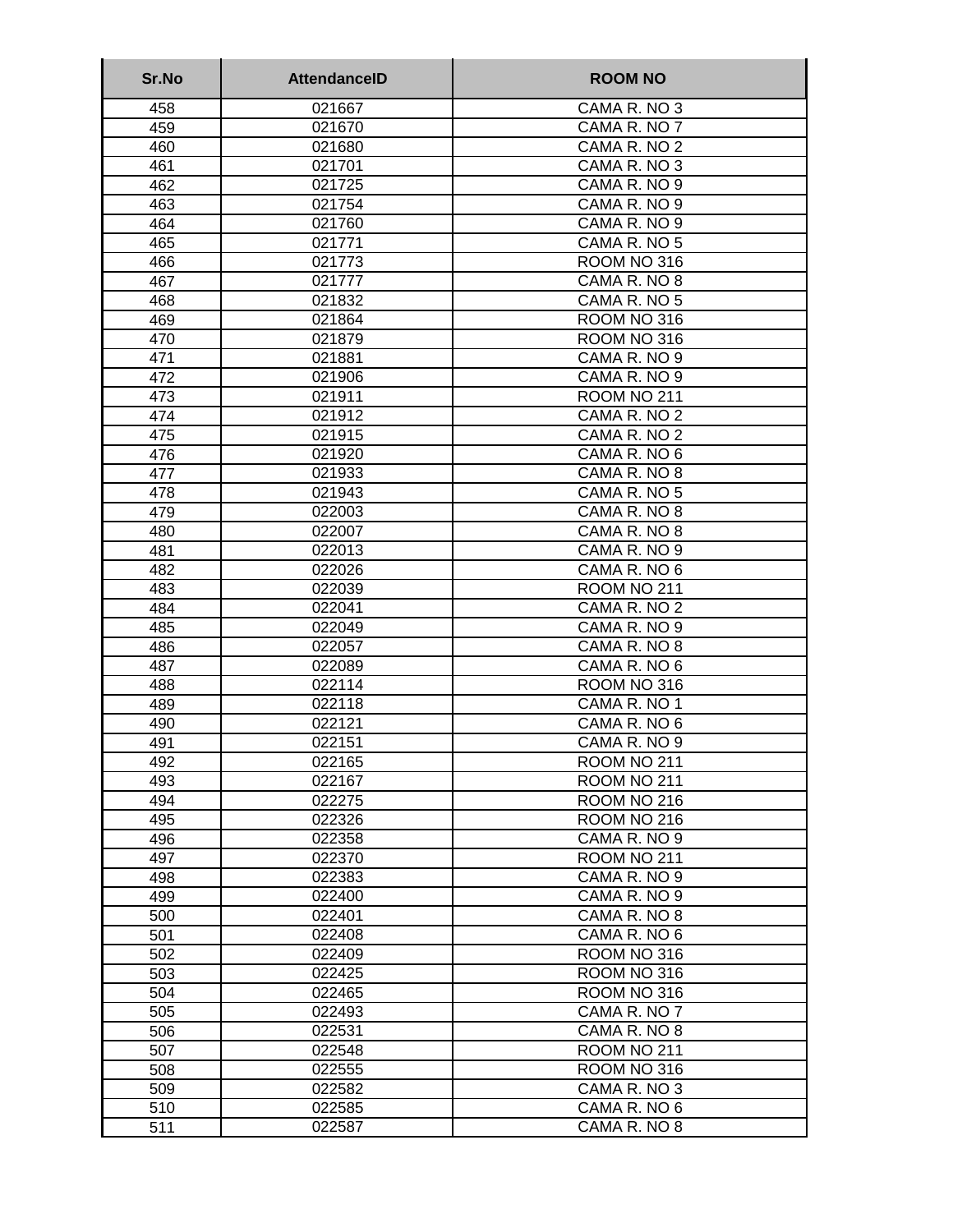| Sr.No      | <b>AttendanceID</b> | <b>ROOM NO</b>               |
|------------|---------------------|------------------------------|
| 512        | 022588              | ROOM NO 416                  |
| 513        | 022591              | ROOM NO 216                  |
| 514        | 022592              | CAMA R. NO 9                 |
| 515        | 022614              | ROOM NO 211                  |
| 516        | 022615              | CAMA R. NO 2                 |
| 517        | 022625              | ROOM NO 211                  |
| 518        | 022626              | ROOM NO 211                  |
| 519        | 022629              | CAMA R. NO 6                 |
| 520        | 022635              | CAMA R. NO 6                 |
| 521        | 022637              | ROOM NO 316                  |
| 522        | 022642              | ROOM NO 316                  |
| 523        | 022670              | CAMA R. NO 3                 |
| 524        | 022705              | CAMA R. NO 3                 |
| 525        | 022713              | <b>ROOM NO 216</b>           |
| 526        | 022764              | CAMA R. NO 6                 |
| 527        | 022767              | CAMA R. NO 7                 |
| 528        | 022778              | CAMA R. NO 8                 |
| 529        | 022786              | CAMA R. NO 5                 |
| 530        | 022788              | CAMA R. NO 6                 |
| 531        | 022790              | CAMA R. NO 7                 |
| 532        | 022795              | CAMA R. NO 9                 |
| 533        | 022811              | ROOM NO 211                  |
| 534        | 022822              | ROOM NO 216                  |
| 535        | 022825              | ROOM NO 316                  |
| 536        | 022826              | CAMA R. NO 2                 |
| 537        | 022874              | ROOM NO 211                  |
| 538        | 022908              | ROOM NO 316                  |
| 539        | 022910              | ROOM NO 216                  |
| 540        | 022945              | ROOM NO 216                  |
| 541        | 022957              | ROOM NO 316                  |
| 542        | 022994              | ROOM NO 316                  |
| 543        | 023023              | CAMA R. NO 9                 |
| 544        | 023067              | CAMA R. NO 1                 |
| 545        | 023096              | ROOM NO 216                  |
| 546        | 023221              | CAMA R. NO 7                 |
| 547        | 023248              | ROOM NO 316                  |
| 548        | 023287              | CAMA R. NO 8                 |
| 549        | 023305              | ROOM NO 316                  |
| 550        | 023308              | ROOM NO 216                  |
| 551        | 023309              | CAMA R. NO 8                 |
| 552        | 023358              | CAMA R. NO 9                 |
| 553        | 023361              | CAMA R. NO 9                 |
| 554        | 023362              | CAMA R. NO 9                 |
| 555        | 023373              | <b>ROOM NO 211</b>           |
| 556        | 023380              | CAMA R. NO 2                 |
| 557        | 023398              | ROOM NO 316                  |
| 558        | 023399              | CAMA R. NO 9                 |
| 559        | 023404              | ROOM NO 216                  |
| 560        | 023438              | CAMA R. NO 7                 |
| 561<br>562 | 023472              | ROOM NO 316<br>CAMA R. NO 1  |
|            | 023479              |                              |
| 563<br>564 | 023490<br>023493    | CAMA R. NO 7<br>CAMA R. NO 2 |
|            | 023504              | ROOM NO 316                  |
| 565        |                     |                              |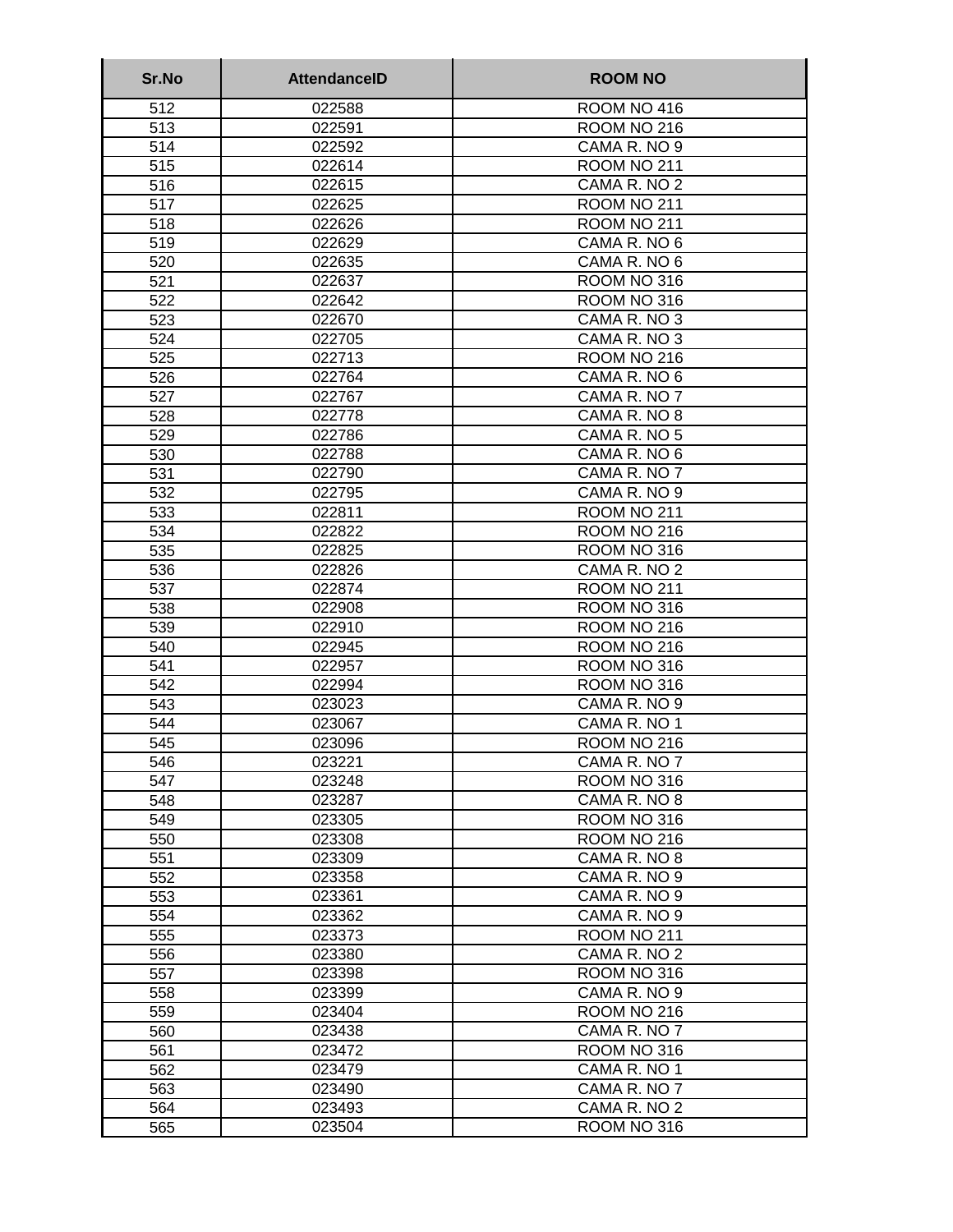| Sr.No      | <b>AttendanceID</b> | <b>ROOM NO</b>              |
|------------|---------------------|-----------------------------|
| 566        | 023508              | CAMA R. NO 3                |
| 567        | 023509              | ROOM NO 316                 |
| 568        | 023536              | ROOM NO 316                 |
| 569        | 023542              | CAMA R. NO 6                |
| 570        | 023566              | ROOM NO 311                 |
| 571        | 023567              | CAMA R. NO 9                |
| 572        | 023570              | ROOM NO 316                 |
| 573        | 023590              | CAMA R. NO 8                |
| 574        | 023592              | CAMA R. NO 7                |
| 575        | 023593              | CAMA R. NO 7                |
| 576        | 023599              | CAMA R. NO 6                |
| 577        | 023600              | CAMA R. NO 5                |
| 578        | 023603              | CAMA R. NO 2                |
| 579        | 023607              | CAMA R. NO 5                |
| 580        | 023615              | CAMA R. NO 9                |
| 581        | 023619              | ROOM NO 316                 |
| 582        | 023622              | CAMA R. NO 3                |
| 583        | 023630              | CAMA R. NO 9                |
| 584        | 023634              | ROOM NO 216                 |
| 585        | 023640              | CAMA R. NO 5                |
| 586        | 023665              | CAMA R. NO 9                |
| 587        | 023668              | CAMA R. NO 7                |
| 588        | 023671              | ROOM NO 211                 |
| 589        | 023680              | ROOM NO 216                 |
| 590        | 023707              | ROOM NO 211                 |
| 591        | 023712              | ROOM NO 216                 |
| 592        | 023725<br>023829    | ROOM NO 216<br>CAMA R. NO 8 |
| 593<br>594 | 023877              | CAMA R. NO 5                |
| 595        | 023975              | <b>ROOM NO 216</b>          |
| 596        | 023993              | CAMA R. NO 8                |
| 597        | 023994              | CAMA R. NO 8                |
| 598        | 024041              | CAMA R. NO 9                |
| 599        | 024066              | CAMA R. NO 3                |
| 600        | 024147              | ROOM NO 211                 |
| 601        | 024150              | CAMA R. NO 6                |
| 602        | 024154              | CAMA R. NO 9                |
| 603        | 024157              | CAMA R. NO 7                |
| 604        | 024162              | ROOM NO 216                 |
| 605        | 024194              | ROOM NO 211                 |
| 606        | 024210              | CAMA R. NO 3                |
| 607        | 024243              | CAMA R. NO 9                |
| 608        | 024256              | ROOM NO 316                 |
| 609        | 024260              | CAMA R. NO 7                |
| 610        | 024262              | CAMA R. NO 8                |
| 611        | 024263              | CAMA R. NO 8                |
| 612        | 024272              | ROOM NO 316                 |
| 613        | 024278              | CAMA R. NO 6                |
| 614        | 024286              | CAMA R. NO 8                |
| 615        | 024296              | CAMA R. NO 7                |
| 616        | 024333              | CAMA R. NO 9                |
| 617        | 024345              | CAMA R. NO 8                |
| 618        | 024365              | CAMA R. NO 5                |
| 619        | 024411              | CAMA R. NO 5                |